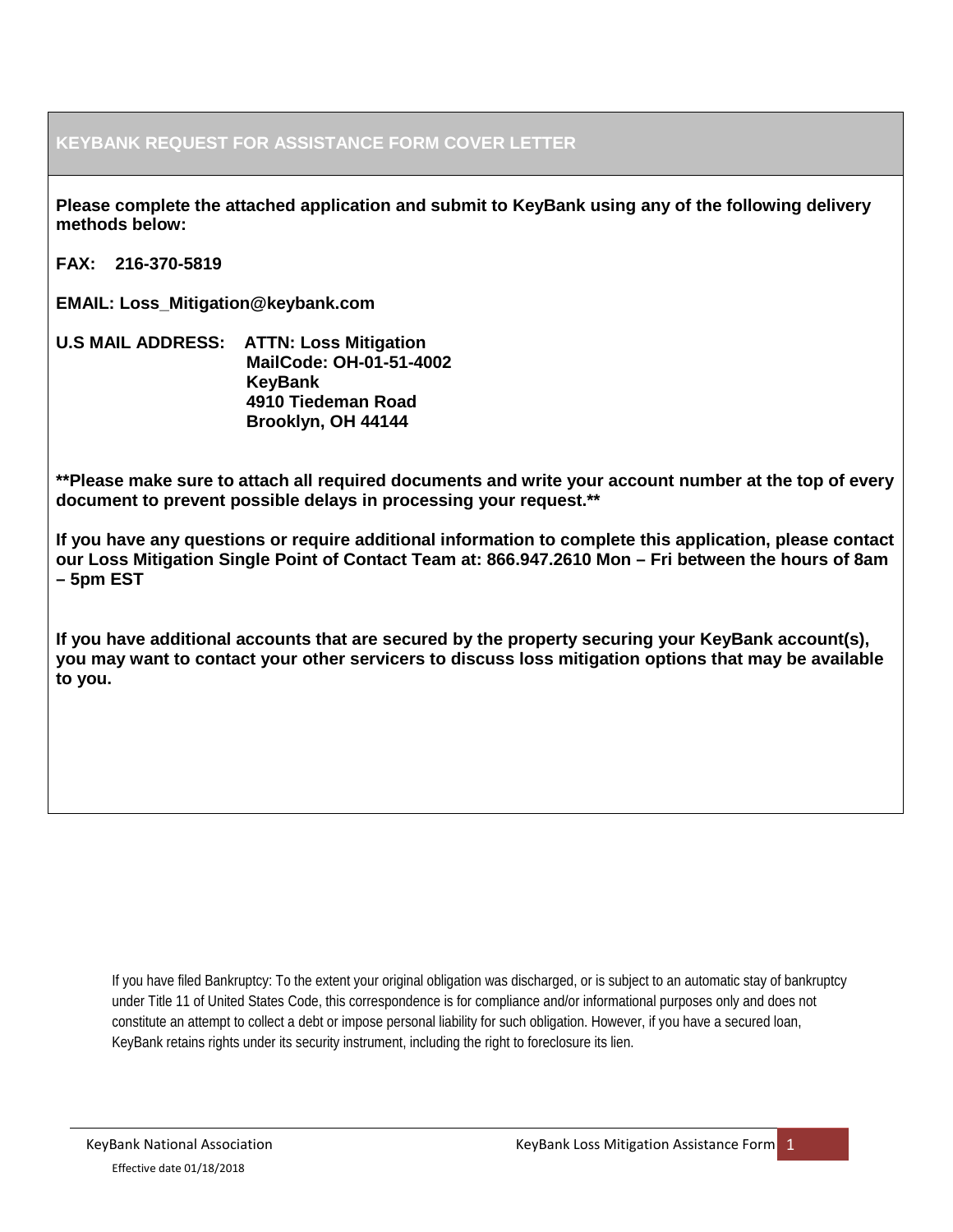### **REQUEST FOR LOSS MITIGATION ASSISTANCE FORM**

**Important:** Please complete Sections A–J. To avoid delays, please make sure to complete each section that applies to you in full.

Loan Number:

Borrower(s) and Co-Borrower(s) (if applicable): Complete all sections with information for Borrower and Co-Borrower.

Spouse or another person: Please provide the name of any person(s) who has community property or similar rights pursuant to applicable state law: **\_\_\_\_\_\_\_\_\_\_\_\_\_\_\_\_\_\_\_\_\_\_\_\_\_\_\_\_\_\_\_\_\_\_\_\_\_\_\_\_\_\_\_\_\_\_\_\_\_\_\_**

| <b>SECTION A: BORROWER</b>           | <b>CO-BORROWER</b> (if applicable)   |
|--------------------------------------|--------------------------------------|
| Borrower Name:                       | Co-Borrower Name:                    |
| Social Security Number:              | Social Security Number:              |
| Home Phone Number with Area Code*:   | Home Phone Number with Area Code*:   |
| Cell or Work Number with Area Code*: | Cell or Work Number with Area Code*: |
| Email Address:                       | Email Address:                       |

\***When you give us your mobile phone number, we have your permission to contact you at that number about all your KeyBank accounts. Your consent allows us to use artificial or prerecorded voice messages and automatic dialing technology for informational and account service calls, but not for telemarketing or sales calls. It may include contact from companies working on our behalf to service your accounts. Message and data rates may apply. You may contact us anytime to change these preferences.**

| <b>Borrower Mailing Address:</b>                                              |
|-------------------------------------------------------------------------------|
| Co-Borrower Mailing Address (if same as borrower's address, just write same): |
| Property Address (if same as mailing address, just write "same"):             |
|                                                                               |
|                                                                               |

| <b>SECTION B: SERVICEMEMBER INFORMATION</b><br>(Circle any that apply)                                                                              |        |
|-----------------------------------------------------------------------------------------------------------------------------------------------------|--------|
| Is any borrower an active duty Servicemember or was any borrower an active duty Servicemember within the<br>last 12 months?                         | Yes No |
| Has the Servicemember recently been deployed away from their principal residence or recently received a<br>Permanent Change of Station (PCS) order? | Yes No |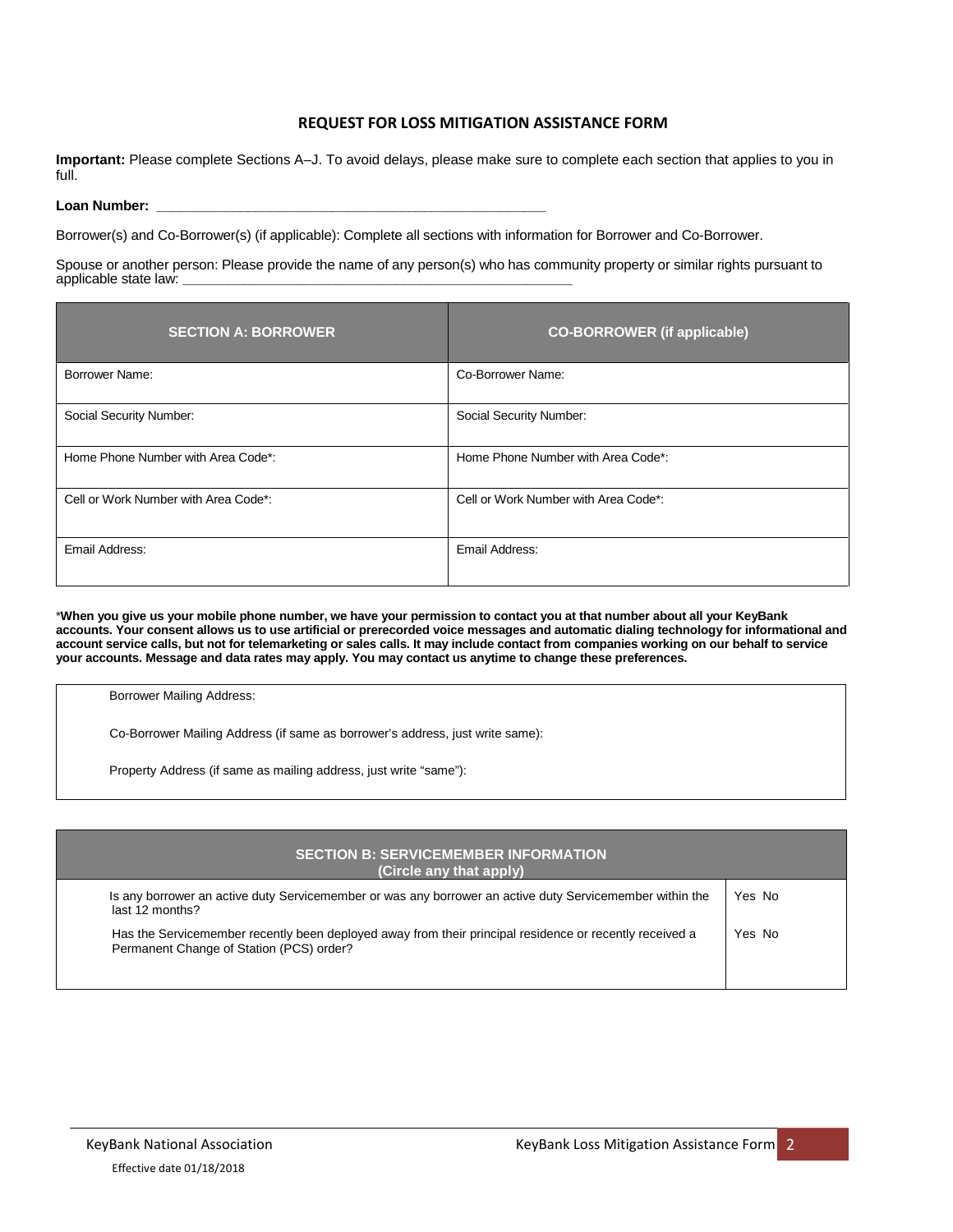|                       | SECTION C: TYPE OF KEY REAL ESTATE PRODUCT ON THIS PROPERTY | <b>BORROWER INTENT</b><br>(please select one)                                                                                                                                                 |
|-----------------------|-------------------------------------------------------------|-----------------------------------------------------------------------------------------------------------------------------------------------------------------------------------------------|
| Mortgage              | Account Number:                                             | The property is my:<br><b>Primary Residence</b><br>$\circ$<br>Second Home Investment<br>$\Omega$<br>The property is:<br><b>Owner Occupied</b><br>$\circ$<br><b>Renter Occupied</b><br>$\circ$ |
| Home Equity Line/Loan | Account Number:                                             | Vacant<br>$\Omega$<br>My intention with the property is:                                                                                                                                      |
| <b>Other Liens</b>    | Account Number:                                             | To Sell<br>$\Omega$<br>To Keep<br>$\circ$                                                                                                                                                     |

| <b>SECTION D: HARDSHIP EXPLANATION</b>                                                                             |
|--------------------------------------------------------------------------------------------------------------------|
| Please describe the hardship which has caused the mortgage payment challenges: (Additional space on page 9)        |
|                                                                                                                    |
|                                                                                                                    |
|                                                                                                                    |
|                                                                                                                    |
|                                                                                                                    |
|                                                                                                                    |
|                                                                                                                    |
|                                                                                                                    |
|                                                                                                                    |
|                                                                                                                    |
|                                                                                                                    |
|                                                                                                                    |
|                                                                                                                    |
|                                                                                                                    |
|                                                                                                                    |
|                                                                                                                    |
|                                                                                                                    |
|                                                                                                                    |
|                                                                                                                    |
|                                                                                                                    |
| Date Hardship Began:                                                                                               |
| I believe that my situation is: (please select one)                                                                |
| Hardship is resolved however I am not able to bring myself current<br>$\circ$<br>Long-term or permanent<br>$\circ$ |
|                                                                                                                    |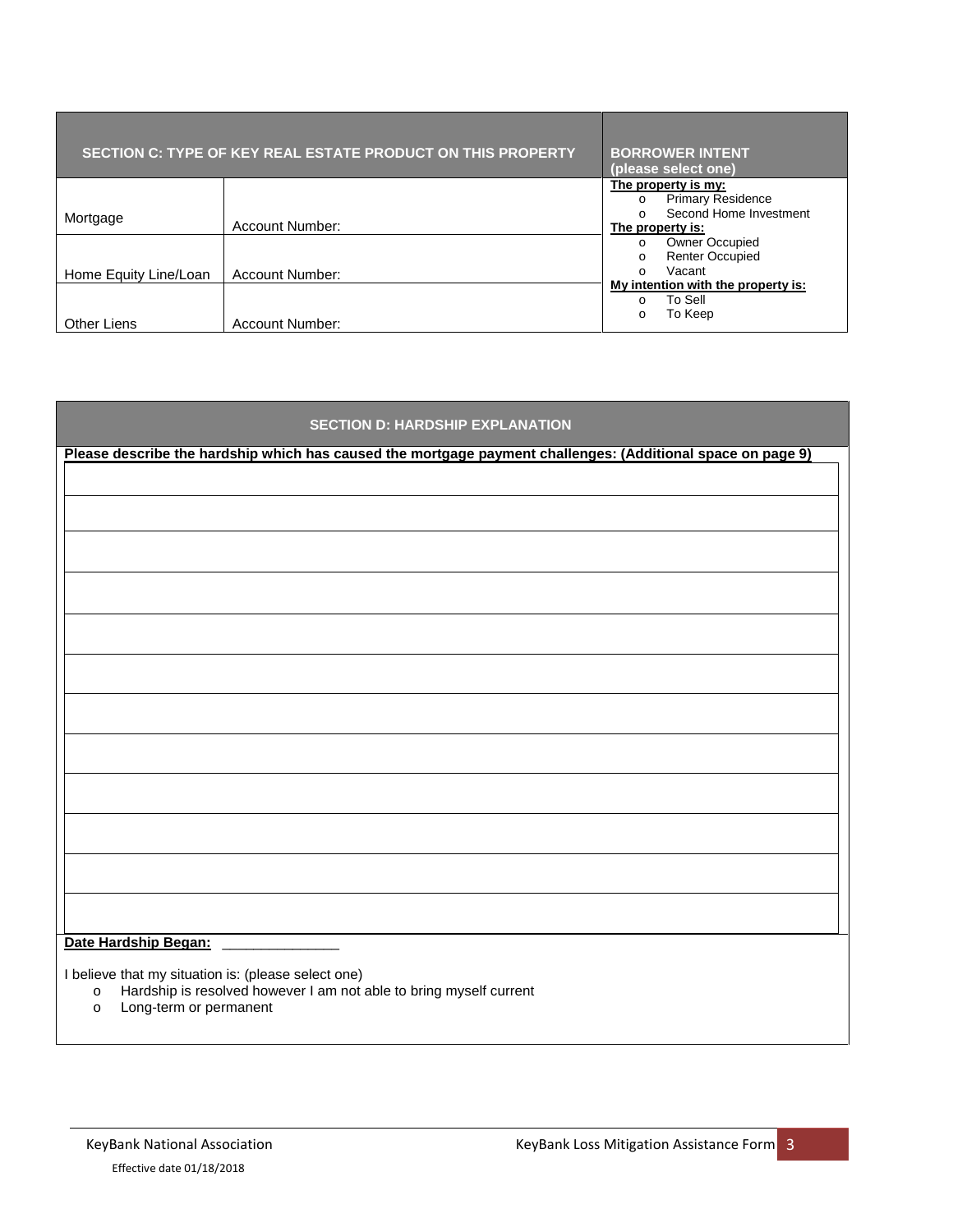## **SECTION E: HARDSHIP DOCUMENTATION**

I am having difficulty making my monthly payment because of the reason(s) set forth below: *(Please check the primary reason and submit required documentation (if required demonstrating your primary hardship)*

| If Your Hardship is:<br>Then the Required Hardship Documentation is: |                                                                                                                                                                                                          |                                                                                                                                                                                                                                                                                                                                                                                 |
|----------------------------------------------------------------------|----------------------------------------------------------------------------------------------------------------------------------------------------------------------------------------------------------|---------------------------------------------------------------------------------------------------------------------------------------------------------------------------------------------------------------------------------------------------------------------------------------------------------------------------------------------------------------------------------|
| П.                                                                   | Unemployment                                                                                                                                                                                             | No hardship documentation required                                                                                                                                                                                                                                                                                                                                              |
| $\Box$                                                               | Reduction in Income: a hardship<br>that has caused a decrease in<br>your income due to<br>circumstances outside your<br>control (e.g, elimination of<br>overtime, reduction in regular<br>working hours) | No hardship documentation required                                                                                                                                                                                                                                                                                                                                              |
| $\Box$                                                               | Increase in Housing Expenses: a<br>hardship that has caused an<br>increase in your housing<br>expenses due to circumstances<br>outside of your control                                                   | No hardship documentation required                                                                                                                                                                                                                                                                                                                                              |
| П                                                                    | Death of a borrower or death of<br>either the primary or secondary<br>wage earner in the household                                                                                                       | Death certificate; OR<br>Obituary or newspaper article reporting the death <b>AND</b> Executor of Estate<br>documents if you are not obligated on the Note.                                                                                                                                                                                                                     |
| $\Box$                                                               | Long-term or permanent<br>disability; Serious illness of a<br>borrower/co-borrower or<br>dependent family member                                                                                         | Proof of monthly insurance benefits or government assistance (if applicable); OR<br>Written statement or other documentation verifying disability or illness; OR<br>Doctor's certificate of illness or disability; OR<br><b>Medical bills</b><br>None of the above shall require providing detailed medical information.                                                        |
| $\Box$                                                               | Disaster (natural or man-made)<br>adversely impacting the property<br>or Borrower's place of<br>employment                                                                                               | Insurance claim; OR<br>Federal Emergency Management Agency grant or Small Business Administration<br>loan; OR<br>Borrower or Employer property located in a federally declared disaster area                                                                                                                                                                                    |
| $\Box$                                                               | Distant employment transfer /<br>Relocation / Permanent Change<br>of Station (PCS) Order                                                                                                                 | For employment transfers/new employment:<br>Copy of signed offer letter or notice from employer showing transfer to a new<br>employment location; OR<br>Paystub from new employer<br>Copy of PCS order                                                                                                                                                                          |
| П                                                                    | <b>Business Failure</b>                                                                                                                                                                                  | Tax return from the previous year (including all schedules) AND<br>Proof of business failure supported by one of the following:<br>Bankruptcy filing for the business; OR<br>Two months recent bank statements for the business account evidencing<br>cessation of business activity; OR<br>Most recent signed and dated quarterly or year-to-date profit and loss<br>Statement |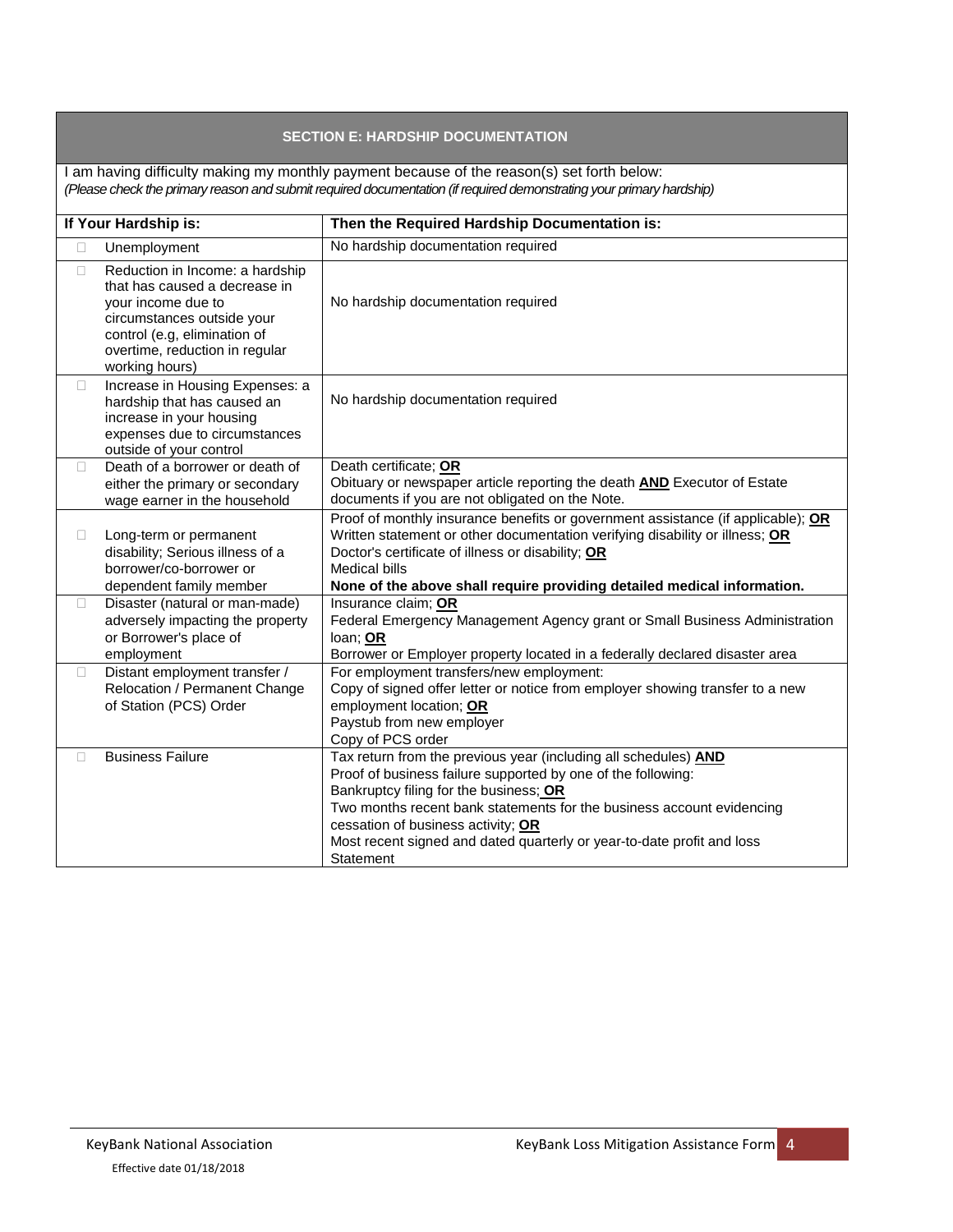| <b>SECTION F: MONTHLY HOUSEHOLD INCOME</b>                                      |    | <b>SECTION G: REQUIRED INCOME DOCUMENTATION</b>                                                                                                                                                                                                                                                                                                                          |
|---------------------------------------------------------------------------------|----|--------------------------------------------------------------------------------------------------------------------------------------------------------------------------------------------------------------------------------------------------------------------------------------------------------------------------------------------------------------------------|
| Gross Wages                                                                     | \$ | For each borrower who is a salaried employee or paid by the hour, include 2<br>most recent consecutive paystub(s) if paid bi-weekly, 4 most recent<br>consecutive paystub if paid weekly                                                                                                                                                                                 |
| Overtime, Tips,<br>commissions, bonus                                           | \$ | For each borrower who is a salaried employee or paid by the hour, include 2<br>most recent consecutive paystub(s) if paid bi-weekly, 4 most recent<br>consecutive paystub if paid weekly                                                                                                                                                                                 |
| Child Support/Alimony*                                                          | \$ | For each borrower who receives child support or alimony please provide court<br>decree that states the amount of alimony, child support, or separation<br>maintenance payments and the period of time over which the payments will be<br>received, and<br>Copies of your three most recent bank statements or other third-party<br>documents showing receipt of payment. |
| Non-taxable social<br>security/SSDI/Basic<br>Housing Allowance                  | \$ | Documentation showing the amount and frequency of the benefits, such as<br>letters, exhibits, disability policy or benefits<br>statement from the provider, and<br>Documentation showing the receipt of payment, such as copies of the three<br>most recent bank statements showing deposit amounts.                                                                     |
| Taxable SS benefits or<br>other income from<br>annuities or retirement<br>plans | \$ | Documentation showing the amount and frequency of the benefits, such as<br>letters, exhibits, disability policy or benefits<br>statement from the provider, and<br>Documentation showing the receipt of payment, such as copies of the three<br>most recent bank statements showing deposit amounts.                                                                     |
| Self- Employed Income                                                           | \$ | For each borrower who is self- employed, include <b>year to date</b> Profit and Loss<br>Statement for each business. The Profit and Loss Statement must be signed<br>and dated by the individual that prepared the statement.                                                                                                                                            |
| <b>Rents Received</b>                                                           | \$ | For each borrower receiving rental income, include lease signed by tenant<br>stating monthly rental income.                                                                                                                                                                                                                                                              |
| Unemployment Income                                                             | \$ | For each borrower receiving unemployment benefits include a letter from<br>unemployment showing your weekly pay and<br>Documentation showing the receipt of payment, such as copies of the three<br>most recent bank statements showing deposit amounts<br>Document showing how many months or unemployment you have left.                                               |
| Food Stamps/Welfare                                                             | \$ | Documentation showing the amount and frequency of the benefits, such as<br>letters, exhibits, disability policy or benefits<br>statement from the provider, and<br>Documentation showing the receipt of payment, such as copies of the three<br>most recent bank statements showing deposit amounts.                                                                     |
| Other (Please Explain)                                                          | \$ | Include any available documentation for "Other"                                                                                                                                                                                                                                                                                                                          |
| <b>Total (Gross - Income)</b>                                                   | \$ |                                                                                                                                                                                                                                                                                                                                                                          |

**\*You do not have to disclose income from alimony, child support or separate maintenance payments unless you want us to consider it for qualifying for assistance options.**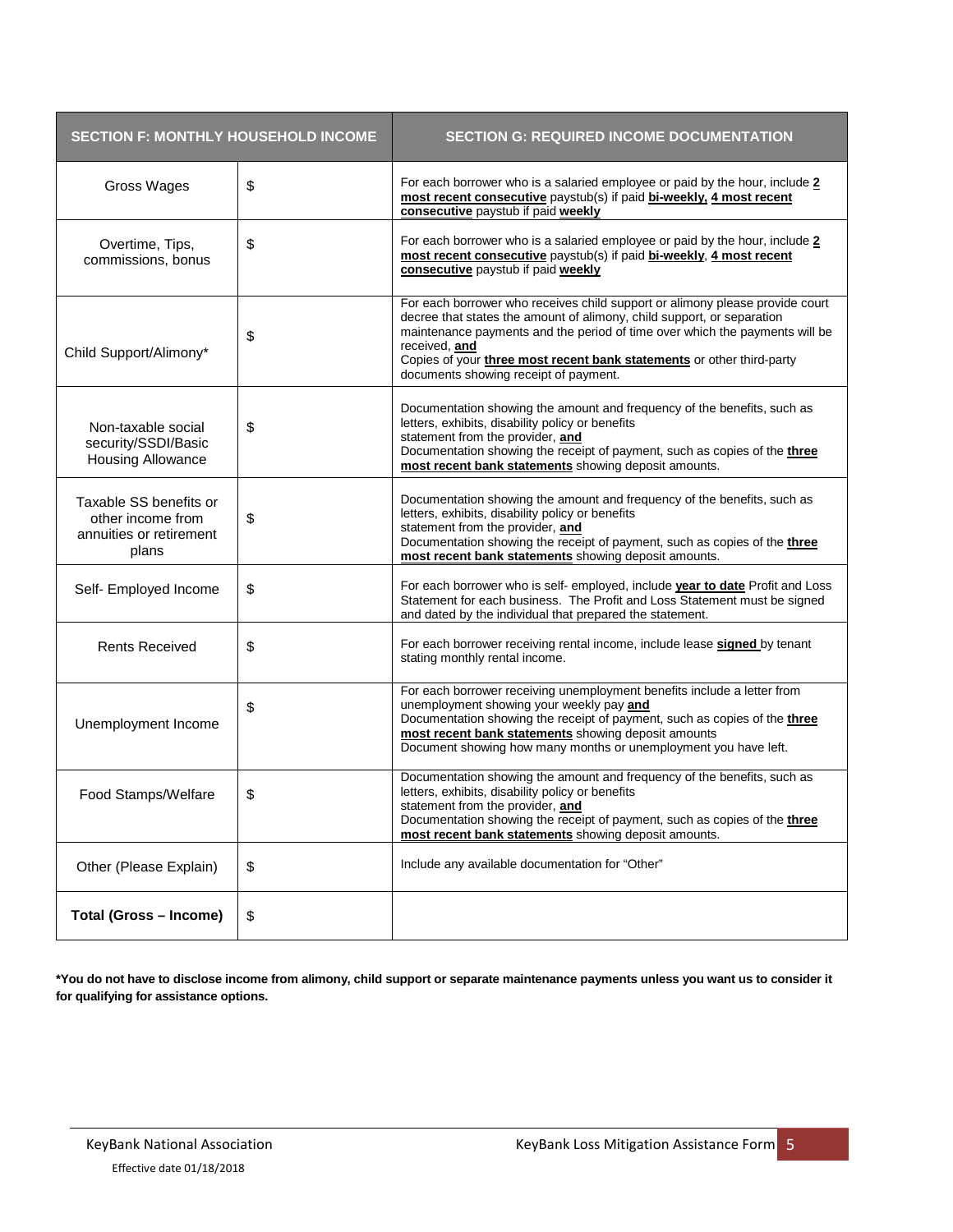| <b>SECTION H: MONTHLY HOUSEHOLD EXPENSES</b>      |    |                                     |    |
|---------------------------------------------------|----|-------------------------------------|----|
| Monthly Household Expenses and Debt Payments      |    | <b>Personal Living Expenses</b>     |    |
| First Mortgage Payment                            | \$ | Cable TV / Satellite                | \$ |
| Known MIP (Mortgage Insurance Premium)            | \$ | Telephone / Mobile Phone            | \$ |
| Second Mortgage Payment                           | \$ | <b>Internet Service</b>             | \$ |
| Mortgage Payments on other properties             | \$ | Groceries / Food                    | \$ |
| Homeowners Insurance                              | \$ | Clothing                            | \$ |
| Flood Insurance                                   | \$ | <b>Spending Money</b>               | \$ |
| <b>Property Taxes</b>                             | \$ | Life Insurance                      | \$ |
| <b>HOA / Condo Fees</b>                           | \$ | Health Insurance                    | \$ |
| <b>Property Maintenance</b>                       | \$ | <b>Prescription Drugs</b>           | \$ |
| <b>Time Share Property</b>                        | \$ | Medical / Dental Expenses           | \$ |
| Water / Sewage                                    | \$ | Alimony / Child Support             | \$ |
| Heating / Electricity                             | \$ | Child Care                          | \$ |
| Car Lease Payments                                | \$ | <b>School Tuition</b>               | \$ |
| <b>Total Household Expenses and Debt Payments</b> | \$ | Transportation                      | \$ |
| <b>Other Loans</b>                                |    | Automobile Insurance                | \$ |
| Credit Cards (total minimum payment per month)    | \$ | Automobile Gasoline                 | \$ |
| <b>Student Loans</b>                              | \$ | Automobile Parking                  | \$ |
| Automobile Loans                                  | \$ | <b>Miscellaneous</b>                |    |
| Other Loans                                       | \$ | Religious / Charitable Contribution | \$ |
| <b>Total Other Loans</b>                          | \$ | Other Expense                       | \$ |
|                                                   |    | Other Expense                       | \$ |
|                                                   |    | Other Expense                       | \$ |
|                                                   |    | Other Expense                       | \$ |
|                                                   |    | Other Expense                       | \$ |
| <b>Total Monthly Expenses</b>                     | \$ | <b>Total Miscellaneous</b>          | \$ |

| Household Assets (associated with the property and/borrower(s) excluding retirement funds) |  |
|--------------------------------------------------------------------------------------------|--|
| <b>Checking Accounts</b>                                                                   |  |
| Savings/Money Market                                                                       |  |
| <b>CD<sub>s</sub></b>                                                                      |  |
| Stocks/Bonds                                                                               |  |
| Other Real Estate (estimated value)                                                        |  |
| Other                                                                                      |  |
|                                                                                            |  |
|                                                                                            |  |
|                                                                                            |  |
|                                                                                            |  |
| <b>Total Assets</b>                                                                        |  |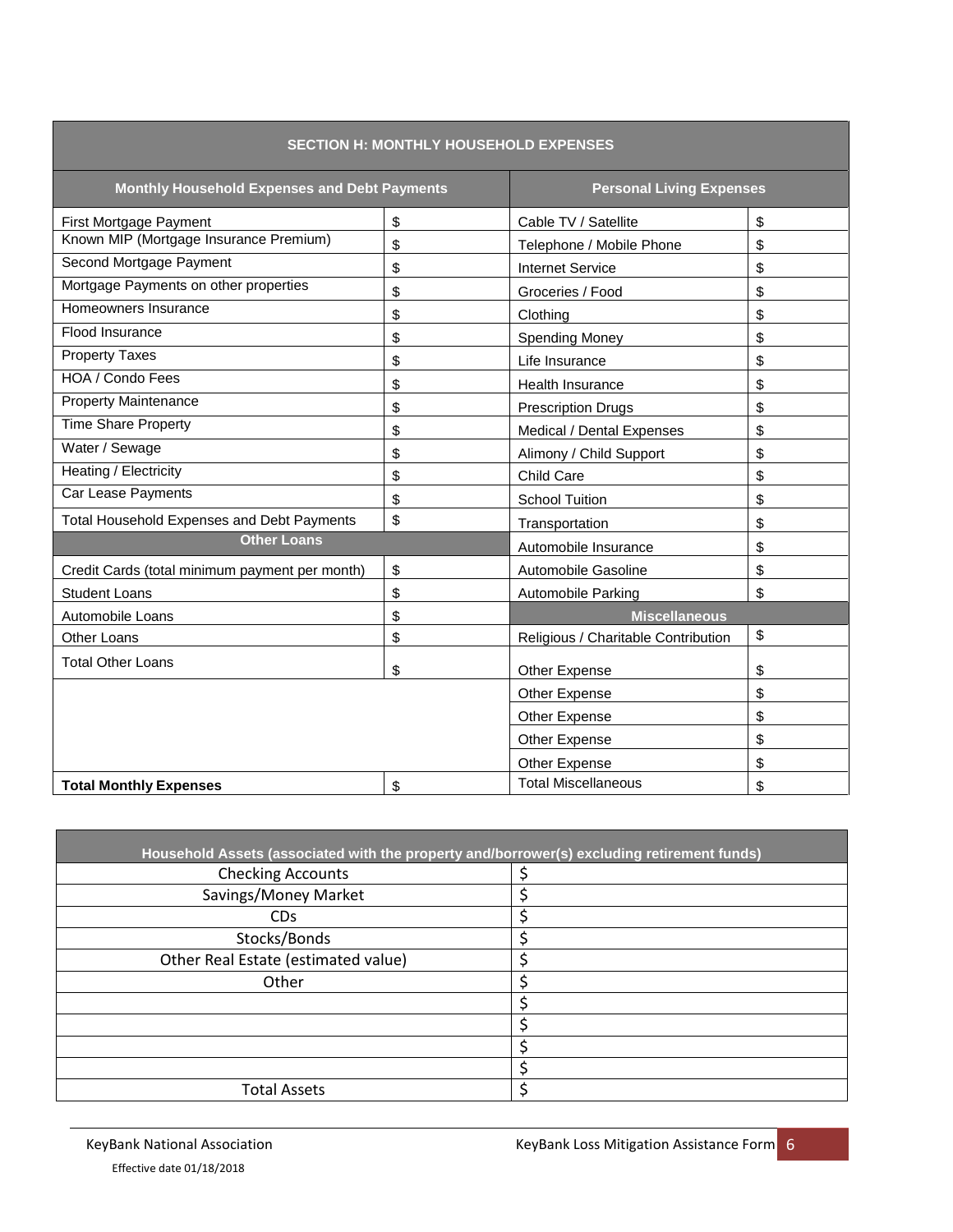| SECTION I: Any other liens (mortgage liens, mechanics liens, tax liens, etc) |                           |             |                     |  |
|------------------------------------------------------------------------------|---------------------------|-------------|---------------------|--|
| Lien Holder's Name                                                           | Balance and Interest Rate | Loan Number | Lien Holder's Phone |  |
|                                                                              |                           |             | Number              |  |
|                                                                              |                           |             |                     |  |
|                                                                              |                           |             |                     |  |
|                                                                              |                           |             |                     |  |

| <b>SECTION J: SHORT SALE</b>                                         |        |  |
|----------------------------------------------------------------------|--------|--|
| Is the property listed for sale?                                     | Yes No |  |
| If yes, is the property for sale by owner?                           | Yes No |  |
| If yes, what was the listing date?                                   |        |  |
| Have you received an offer on the property? Yes No                   |        |  |
| If yes, date of Offer:                                               |        |  |
| Amount of Offer: \$                                                  |        |  |
| <b>Scheduled Closing Date:</b>                                       |        |  |
| <b>Agent/Escrow Agent Name:</b>                                      |        |  |
| <b>Agent's Phone Number:</b>                                         |        |  |
| ADDITIONAL DOCUMENTS REQUIRED (FOR SHORT SALE ONLY)                  |        |  |
| Purchase Agreement                                                   |        |  |
| <b>Preliminary Final Disclosure</b>                                  |        |  |
| Senior Lien Holder Approval Letter (Real Estate Only; If Applicable) |        |  |

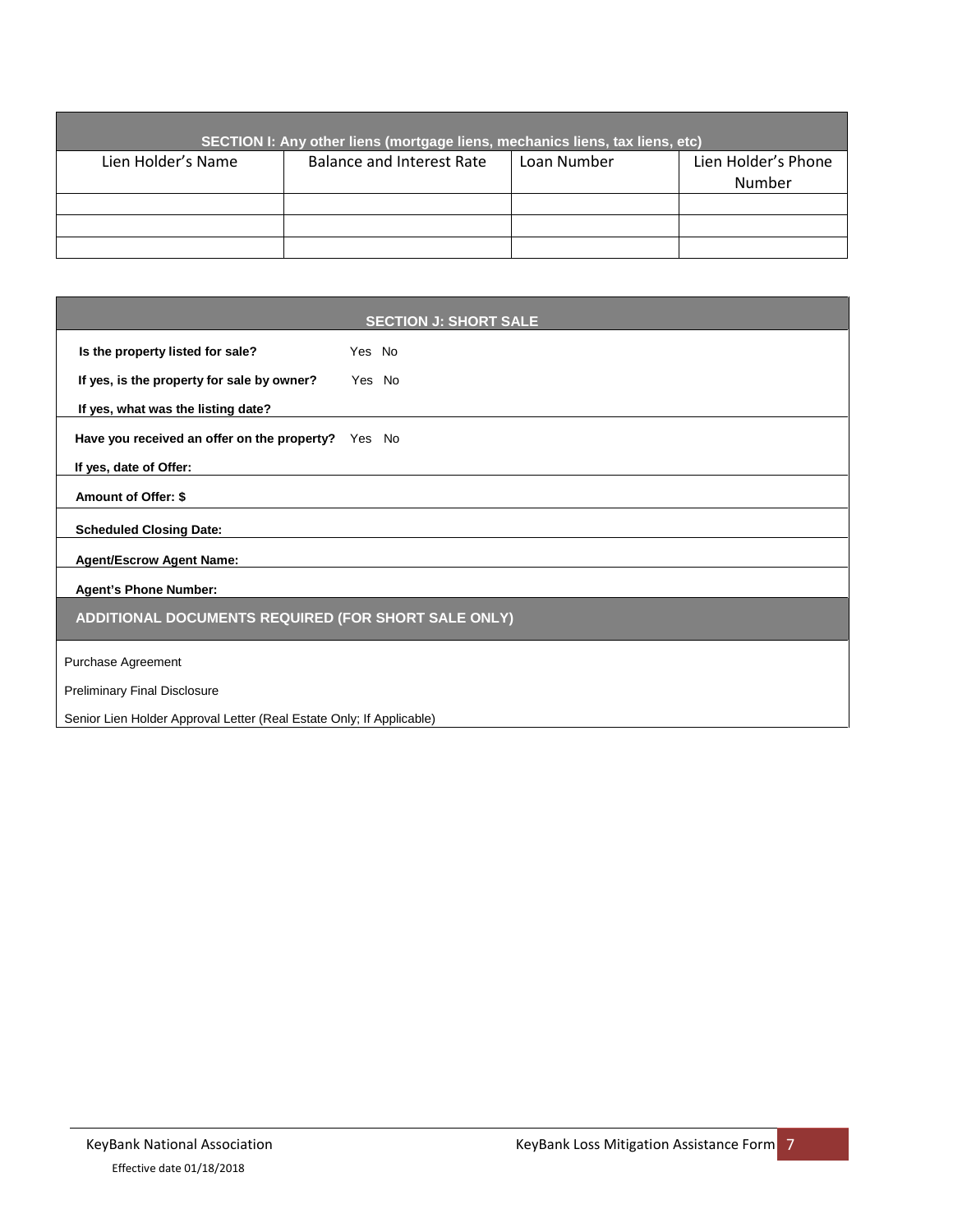#### **Borrower/Co-Borrower Acknowledgement and Agreement**

I certify, acknowledge, and agree to the following:

1. All information in this Loss Mitigation Assistance Form is truthful and the hardship that I have identified contributed to my need for mortgage relief.

2. The accuracy of my statements may be reviewed by KeyBank (the "Servicer"), owner or guarantor of my mortgage, their agent(s), or an authorized third party, and I may be required to provide additional supporting documentation. I will provide all requested documents and will respond timely to all Servicer, or authorized third party\*, communications.

3. Knowingly submitting false information may violate Federal and other applicable law.

4. If I have intentionally defaulted on my existing mortgage, engaged in fraud or misrepresented any fact(s) in connection with this request for mortgage relief or if I do not provide all required documentation, the Servicer may cancel any mortgage relief granted and may pursue foreclosure on my home and/or pursue any available legal remedies.

5. The Servicer is not obligated to offer me assistance based solely on the representations in this document or other documentation submitted in connection with my request.

6. I may be eligible for a trial period plan, repayment plan, or forbearance plan. If I am eligible for one of these plans, I agree that:

a. All the terms of this Acknowledgment and Agreement are incorporated into such plan by reference as if set forth in such plan in full.

b. The Servicer's acceptance of any payments under the plan will not be a waiver of any acceleration of my loan or foreclosure action that has occurred and will not cure my default unless such payments are sufficient to completely cure my entire default under my loan.

c. Payments due under a trial period plan for a modification will contain escrow amounts. If I was not previously required to pay escrow amounts, and my trial period plan contains escrow amounts, I agree to the establishment of an escrow account and agree that any prior waiver is revoked. Payments due under a repayment plan or forbearance plan may or may not contain escrow amounts. If I was not previously required to pay escrow amounts and my repayment plan or forbearance plan contains escrow amounts, I agree to the establishment of an escrow account and agree that any prior escrow waiver is revoked.

7. A condemnation notice has not been issued for the property.

8. The Servicer or authorized third party will obtain a current credit report on all borrowers obligated on the Note.

9. The Servicer may obtain a title product to ensure the proper lien position. There may be fees associated with the title product that may be be added to the balance due on the account.

10. The Servicer or authorized third party will collect and record personal information that I submit in this Loss Mitigation Assistance Form and during the evaluation process. This personal information may include, but is not limited to: (a) my name, address, telephone number, (b) my social security number, (c) my credit score, (d) my income, and (e) my payment history and information about my account balances and activity. I understand and consent to the Servicer or authorized third party\*, as well as any investor or guarantor (such as Fannie Mae or Freddie Mac), disclosing my personal information and the terms of any relief or foreclosure alternative that I receive to the following:

a. Any investor, insurer, guarantor, or servicer that owns, insures, guarantees, or services my first lien or subordinate lien (if applicable) mortgage loan(s) or any companies that perform support services to them; and

b. The U.S. Department of Treasury, Fannie Mae and Freddie Mac, in conjunction with their responsibilities under the Making Home Affordable program, or any companies that perform support services to them.

11. I consent to being contacted concerning this request for mortgage assistance at any telephone number, including mobile telephone number, or email address I have provided to the Lender/Servicer/ or authorized third party\*. By checking this box, I also consent to being contacted by text messaging.

| <b>Borrower Signature:</b> | Date: |
|----------------------------|-------|
|                            |       |
| Co-Borrower Signature:     | Date: |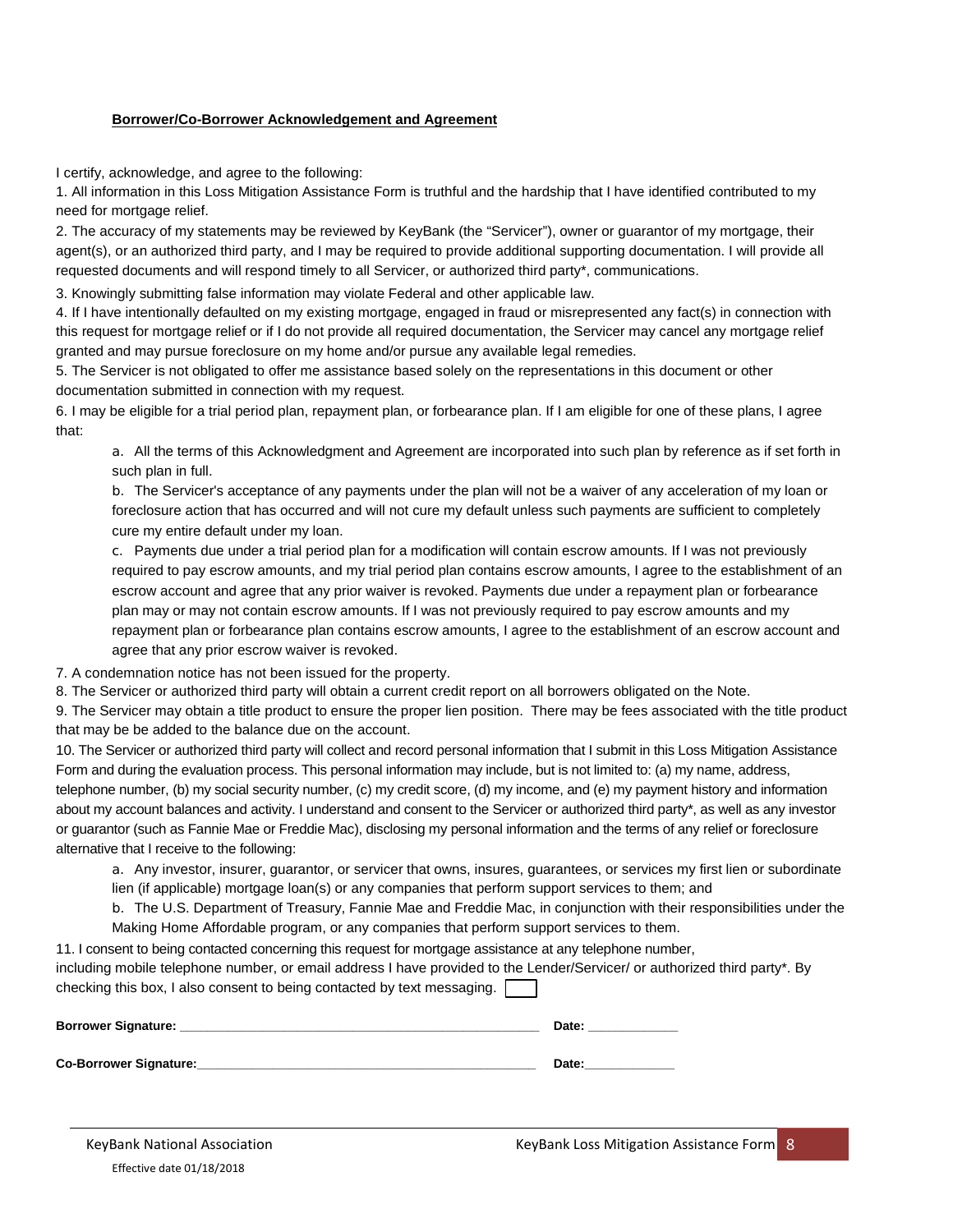| ADDITIONAL SPACE FOR HARDSHIP EXPLANATION |  |  |  |
|-------------------------------------------|--|--|--|
|                                           |  |  |  |
|                                           |  |  |  |
|                                           |  |  |  |
|                                           |  |  |  |
|                                           |  |  |  |
|                                           |  |  |  |
|                                           |  |  |  |
|                                           |  |  |  |
|                                           |  |  |  |
|                                           |  |  |  |
|                                           |  |  |  |
|                                           |  |  |  |
|                                           |  |  |  |
|                                           |  |  |  |
|                                           |  |  |  |
|                                           |  |  |  |
|                                           |  |  |  |
|                                           |  |  |  |
|                                           |  |  |  |
|                                           |  |  |  |
|                                           |  |  |  |
|                                           |  |  |  |
|                                           |  |  |  |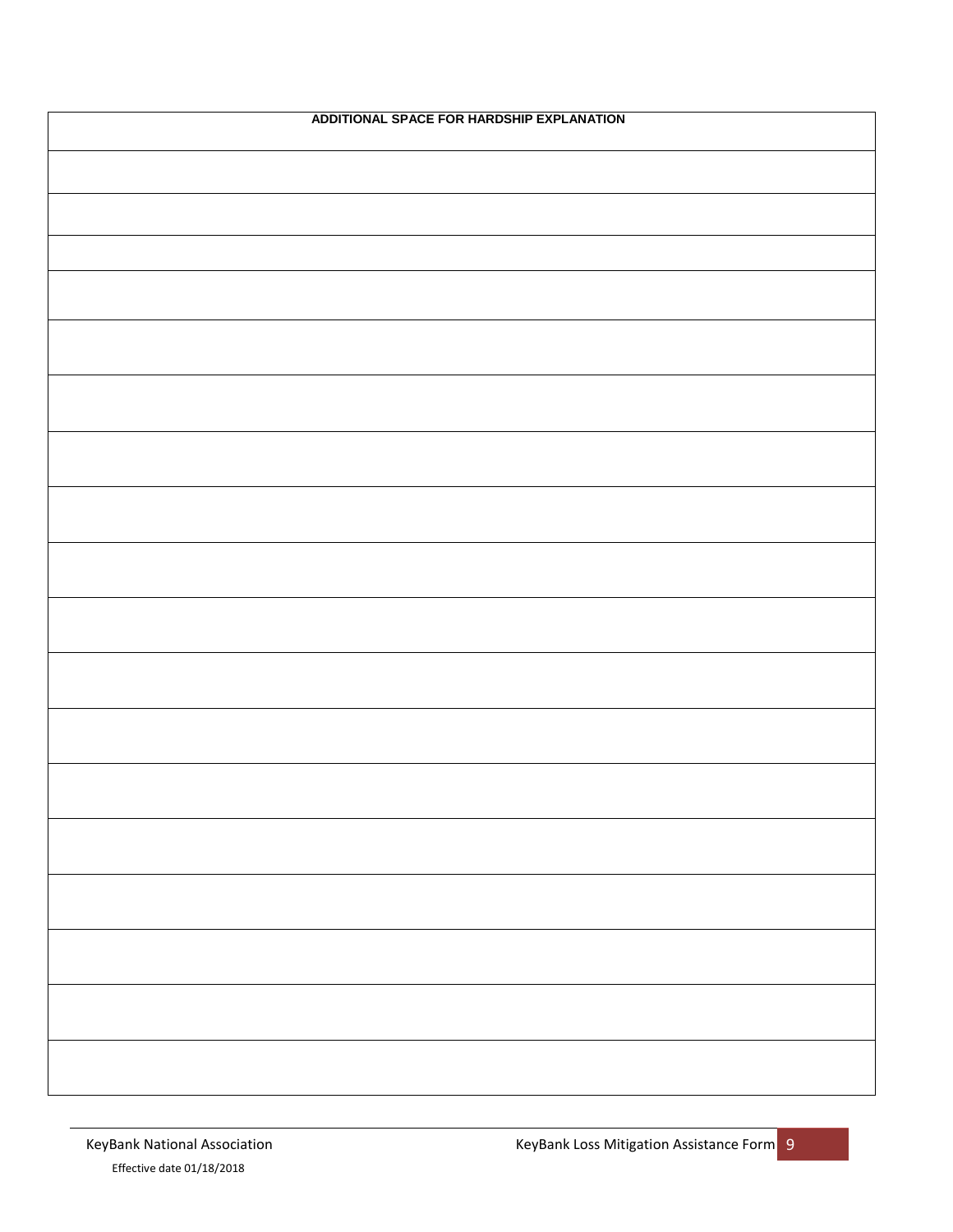# **Borrower Authorization of Third Party**

Borrower(s) name(s) Property address Mortgage loan account number(s)

## **Third Party Information** (all applicable fields must be completed)

| Name of Entity, Agency, Firm                                              | Phone number<br><u> 1989 - Johann Barbara, martxa eta politikar</u>                                                   |                                                    |                                                                                                 |
|---------------------------------------------------------------------------|-----------------------------------------------------------------------------------------------------------------------|----------------------------------------------------|-------------------------------------------------------------------------------------------------|
| Name(s) of authorized person(s)                                           | <u> 1989 - Johann Stoff, deutscher Stoff, der Stoff, der Stoff, der Stoff, der Stoff, der Stoff, der Stoff, der S</u> |                                                    |                                                                                                 |
| Mailing address                                                           |                                                                                                                       |                                                    |                                                                                                 |
| Office address                                                            |                                                                                                                       |                                                    |                                                                                                 |
| Email<br><u> 1980 - Andrea Stadt Britain, amerikansk politik (* 1908)</u> |                                                                                                                       | Website URL                                        |                                                                                                 |
|                                                                           |                                                                                                                       | <u> 1990 - John Stein, Amerikaansk politiker (</u> | Issuing state                                                                                   |
|                                                                           |                                                                                                                       |                                                    |                                                                                                 |
| For non-profit agencies only $*$                                          |                                                                                                                       | For attorneys only **                              |                                                                                                 |
| HUD Approved Counseling Agency?                                           |                                                                                                                       |                                                    | Do you represent the above named Borrower for a<br>workout arrangement with the named Servicer? |
| Yes.<br><b>No</b>                                                         |                                                                                                                       | Yes                                                | <b>No</b>                                                                                       |
| Approval valid until (date)                                               |                                                                                                                       | Firm Name                                          |                                                                                                 |
|                                                                           |                                                                                                                       |                                                    |                                                                                                 |
| * Attach National Foreclosure Mitigation Counseling form<br>if needed     |                                                                                                                       | All states where licensed                          | ** Attorney who represents Borrower must sign below                                             |

## **Third Party Acknowledgement**

The undersigned, on behalf of the Third Party, represents that: (i) it is in compliance with Regulation O (Mortgage Assistance Relief Services), if applicable, and all other applicable laws and regulations; and (ii) the Third Party information provided above is true and correct. The undersigned acknowledges that a misrepresentation or omission of fact made in connection with a government program such as Making Home Affordable may result in civil/criminal prosecution.

| Signature of Third Party |  |
|--------------------------|--|
|                          |  |

T i t l e

| Printed name |  |
|--------------|--|
|--------------|--|